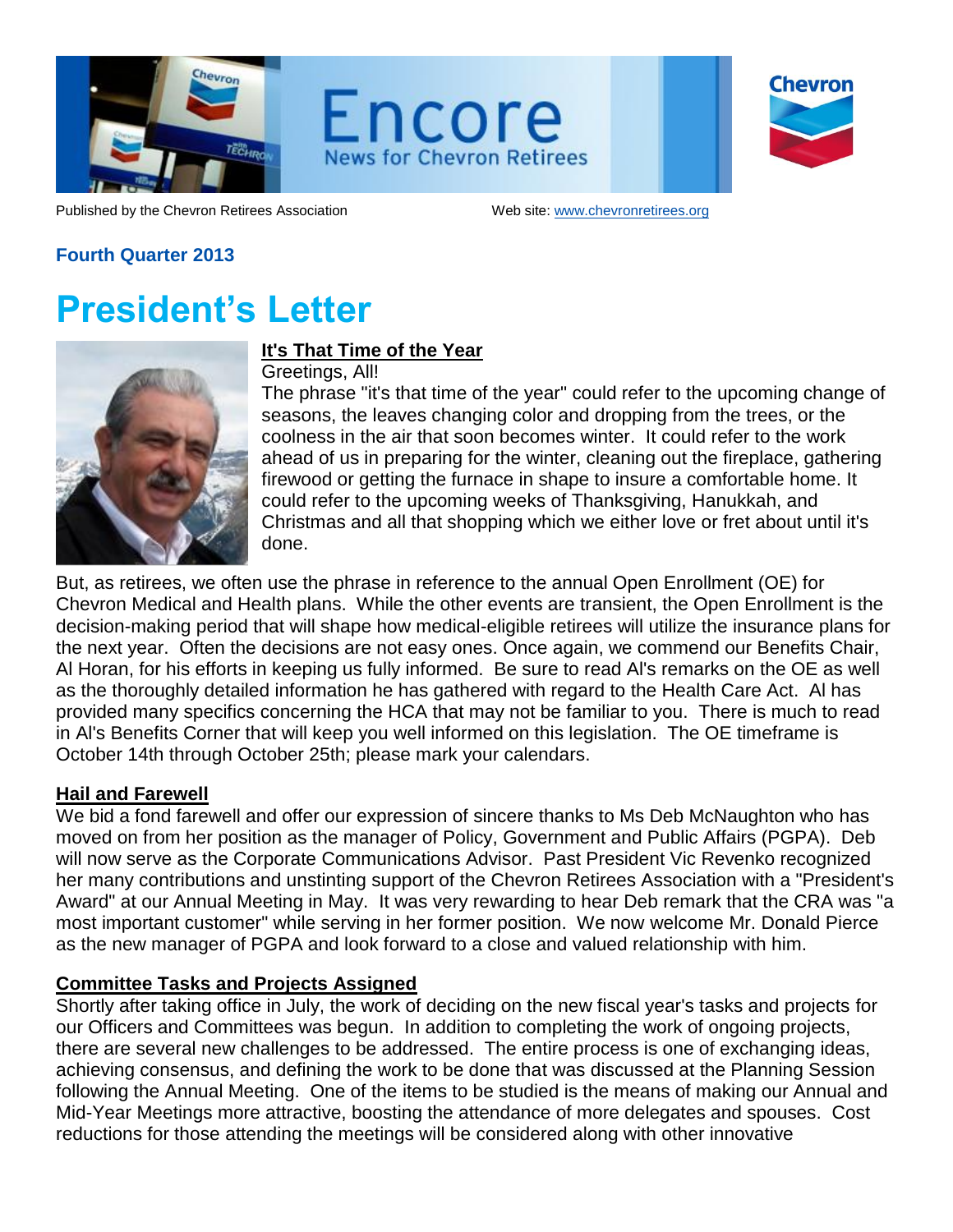suggestions. Inviting more members-at-large worked well at our past Annual Meeting. Perhaps this practice can be continued in future meetings.

There was much discussion of a "marketing plan" for the CRA to insure that we do our very best to enroll and retain new retirees into our ranks. The plan will take into consideration the making of a video and using the website as a clarion call to our new retirees. In addition, of course, we are always looking to improve the ways our retirees find out about the CRA and the most effective way to promote our message.

#### **Fall Management Meeting**

This fall (October 9th), your CRA leadership will meet with Chevron management to discuss common issues and to continue building good relations. Our main contacts are key executives in Benefits and Public Affairs. The agenda for the meeting will include further development of the Chevron Advocacy Network (CAN) with our membership, continued growth of our retiree participation with Chevron Humankind, exploring retiree involvement with the STEM (science, technology, engineering, math) movement, and our ongoing vital liaison with Chevron in the ever-changing environment of health care. With our newly configured website, we have established a new level of internet communications, sharing Chevron news, global issues, human energy stories, exploration and production and much more with our retirees. The Fall Management Meeting provides a mutually valuable platform, keeping us close to Chevron's goals and illustrating that our CRA is ready, willing and able to stand with Chevron in our communities. Time and time again, our retirees have demonstrated their willingness to step forward as leaders in their communities, assisting in training our youth, participating in public service and offering their knowledge and experience far beyond the walls of the workplace. We can be and we are "ambassadors" for Chevron. Our rapport with Chevron is excellent and we are very proud that Chevron stands out in the industrial community with its support of the retirees.

### **Communication is the Key**

I enjoyed my tenure as the CRA Communications Chair; I found it to be very rewarding. It opened new ventures for me as I got the opportunity to work with veteran journalist and world traveler, Walt Roessing, our Encore editor. In like manner, I enjoyed the challenge of working with Chevron's PGPA-IT department to learn the software that placed our website under the management of CRA resources.

What both items have in common is a final product of excellence in communications with our retirees. This provides me with a neat segue to Chapter communications. In each Chapter, communications forms the bond that unites our membership and keeps our CRA moving forward. As a Chapter President, I quickly learned that the retirees appreciated being informed when a Chapter member was dealing with a difficult illness, admitted to a hospital or passed away. Communicating the information on services and arrangements was especially important to the surviving spouse and family. Sending email messages has become a daily routine for many of us. Some public schools have actually assigned email addresses for their students down to the elementary level. I encourage each Chapter to use email to their best advantage. Of course, some Chapters use the phone to communicate and have friendly chats while doing so. It's all about staying in touch.

Best Wishes and regards to all as we head into the new season and holidays of the final quarter of 2013.

## *Dennis*

Dennis Dauphin [oceansprings1@cableone.net](mailto:oceansprings1@cableone.net) 228.875.7268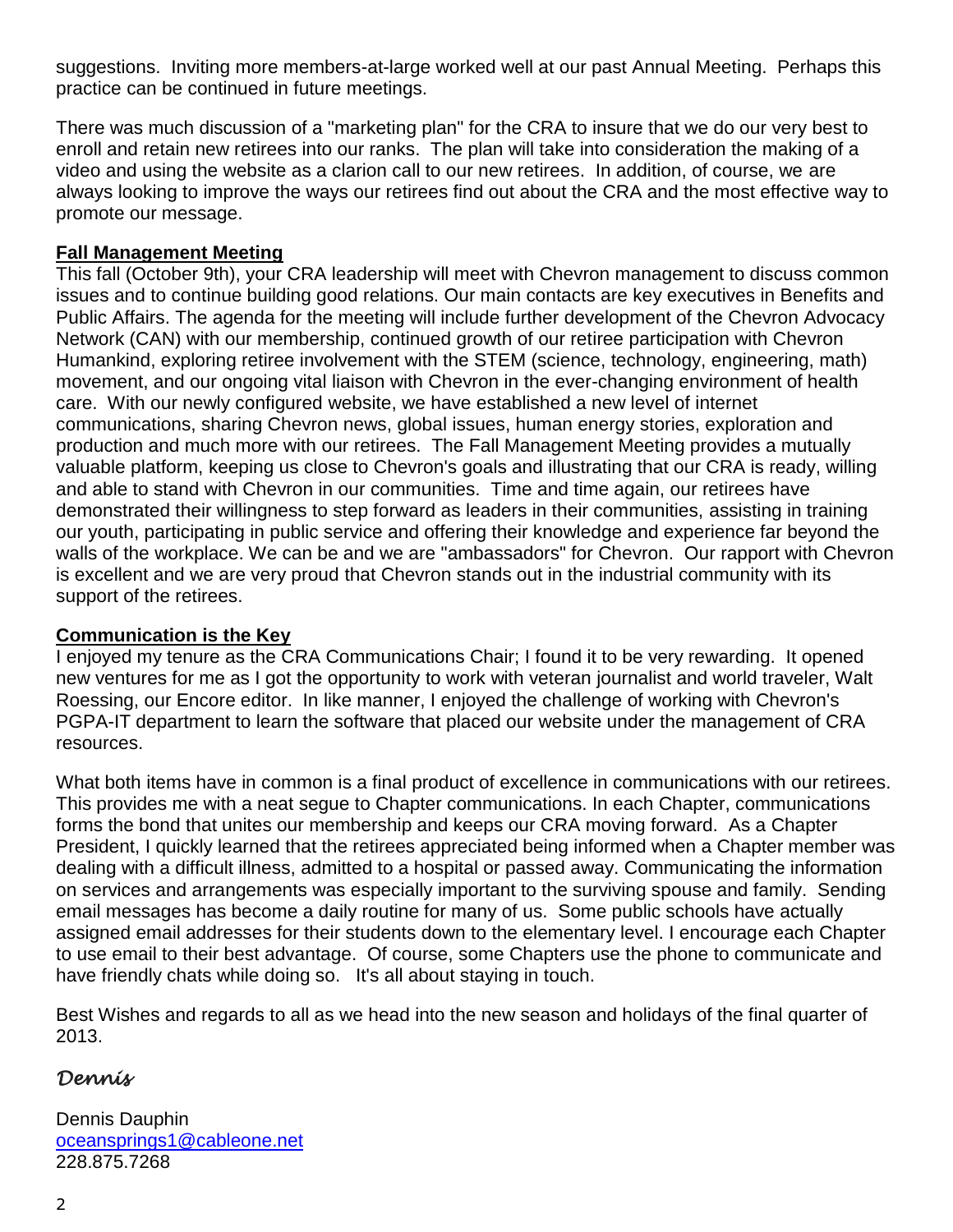# **New Committee Chairs**

Three notable CRA members have been appointed to Committee Chair assignments for 2013-14. Alphabetically they are Frank Coe, Communications; Glenn Ewan, Demographics; and Kathleen Henschel, Planning & Research.

The role of a Chair is that of a team leader who establishes the parameters for the study of each project and delegates the work to other Committee members at large. As necessary the Chair will assist, facilitate and follow-up on the progress of his or her team members. Yet another responsibility is preparing the Committee's action reports that must be presented in person at the CRA's traditional Mid-Year and Annual Meetings.



Glenn Ewan, Kathleen Henschel, Frank Coe

Frank Coe, who hails from Sugar Land, Texas, is

the most experienced Committee Chair. For example, most recently he served (4 years) as the organization's Demographics Chair. His co-workers included Glenn Dutton, Glenn Ewan and Charles Patterson.

Born in Maryville, Missouri, he joined Chevron by way of the Gulf merger. His working span encompassed 31 years before he retired in 2000 in Houston as a senior staff analyst. He promptly joined the Metropolitan Houston Chapter which, with 400 members, is now the largest of four similar CRA organizations in the Houston area. Additionally, he has served as president of the aforementioned Houston Chapter and vice president of the CRA's South Texas Area, which is comprised of seven CRA chapters.

His volunteerism has encompassed over 20 years as a board member of Bluebonnet Credit Union (old Gulf Oil) and subsequently TDECU (Texas Dow Employee Credit Union) serving Chevron employees.

## **Another Texan – at Work and Home -- is Glenn Ewan**

Upon graduating from Kansas University in January 1967, Glenn Ewan's career with the Chevron Family of companies began by finding employment with Gulf Oil - also in Houston. He relates, "I was assigned to a position in the relatively new Systems Programming unit within the Computer Department. At the time we were part of the Financial Services Department since all that the computers were "good for" was writing checks or processing bills."

Over the years he progressed up the chain of System Programming to become Director of Change Management at the time of the merger with Chevron.

He continues, "I moved to Chevron with the Chevron Geosciences Company in Houston and was assigned the duties of capacity planning. I held various positions with the "CITC" part of Chevron over the next 20 or so years from Manager of the Help Desk to our Disaster Recovery Analyst (I'm not sure these aren't one and the same!)." He retired in May 2000 and resides in Katy, Texas.

Ewan continues, "My wife, Lorraine, and I have been married 49 years and have a son, daughter and two grandchildren. In our idle time we love taking the grandchildren camping in our travel trailer."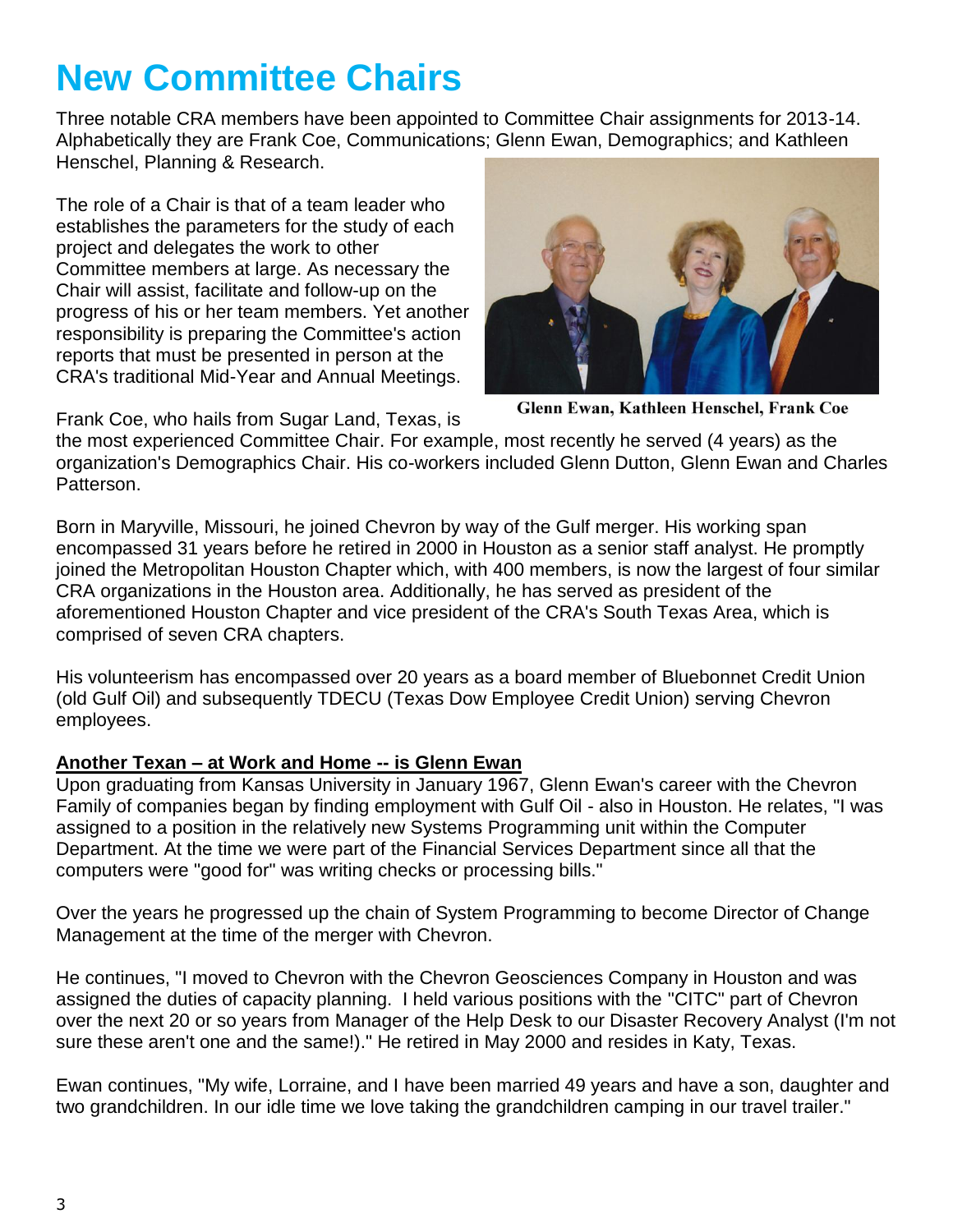### **Henschel a Marvel of Chevron Accomplishments, Volunteerism**

Kathy Henschel, a San Francisco Bay Area resident since 1971, is president of the Board of the CRA's San Francisco Chapter and continues to serve as a member of the Chevron Graduates Committee. With an AB from Radcliffe College at Harvard University (1970) in applied mathematics and computer science plus an MBA from University of California, Berkeley, (1975) in operations management, she excelled in her Chevron career (1975-2004).

Her lifework encompassed holding 18 jobs over 29 years in Chevron Corporation and many Chevron subsidiaries - such as Chevron USA, Chevron International, Chevron Chemical and Chevron UK. She held a variety of managerial and analytical positions - primarily in finance that included budgeting, forecasting, profit analysis, cash management, project finance, foreign exchange management, investment portfolio management, credit management, auditing and accounting.

Kathy worked in San Francisco, San Ramon and Concord, commuted to Houston for several assignments, and served three years in London as Chevron's treasurer for European operations. Subsequently, as credit manager for U.S. retail gasoline sales operations she was elected to the board of Chevron Credit Bank, N.A. (1999-2004). Her final Chevron position was Finance Manager for global research and technology, reporting to both Chevron's then Chief Financial Officer, John Watson, and Chief Technology Officer, Don Paul.

With a passion for classical music she brings the skills she learned at Chevron to bear in the nonprofit San Francisco Bay Area arts community. For instance: she is in her fourth year as Chair of the Board of Chanticleer, and just completed her ninth year on the Board of Berkeley Symphony, as well as her tenth year as a founding member of the Board of Music@Menlo, a San Francisco Peninsulabased summer chamber music festival and training institute.

Not to be overlooked is she's a past member of the Financial Women's Association of San Francisco, where she was involved in that organization's competitive scholarship program for Bay Area women studying finance.

## **How a CRA Chapter Helps the Needy**

The Chevron Retirees Association is endowed with a remarkable number of chapters whose male and female members are collectively involved year-round in providing support to needy public organizations.

A prime example of such assistance to local communities is the South Bay Chapter based in the Southern California city of El Segundo. Its membership for 2012 was approximately 340.

Most recently the chapter – at a quarterly luncheon meeting -- donated \$400 each to three non-profit organizations in a geographical area known as "The South Bay." The chosen trio included (1) the USO at the Los Angeles International Airport which provides services to active and retired military families during their travels (last year 65,000 people passed through the USO); (2) Golden Heart Ranch that provides lodging, meals and counseling for special needs young adults; and (3) CASE a food pantry directed by a community committee with help from several local businesses, churches and community members.

Recently the Chapter's Board initiated a program whereby members attending a chapter meeting could individually donate items for the Food Pantry. Here's a list of some of the most needed items: spaghetti noodles and sauce; boxed cereal, including kids types; one pound cans of coffee; cookies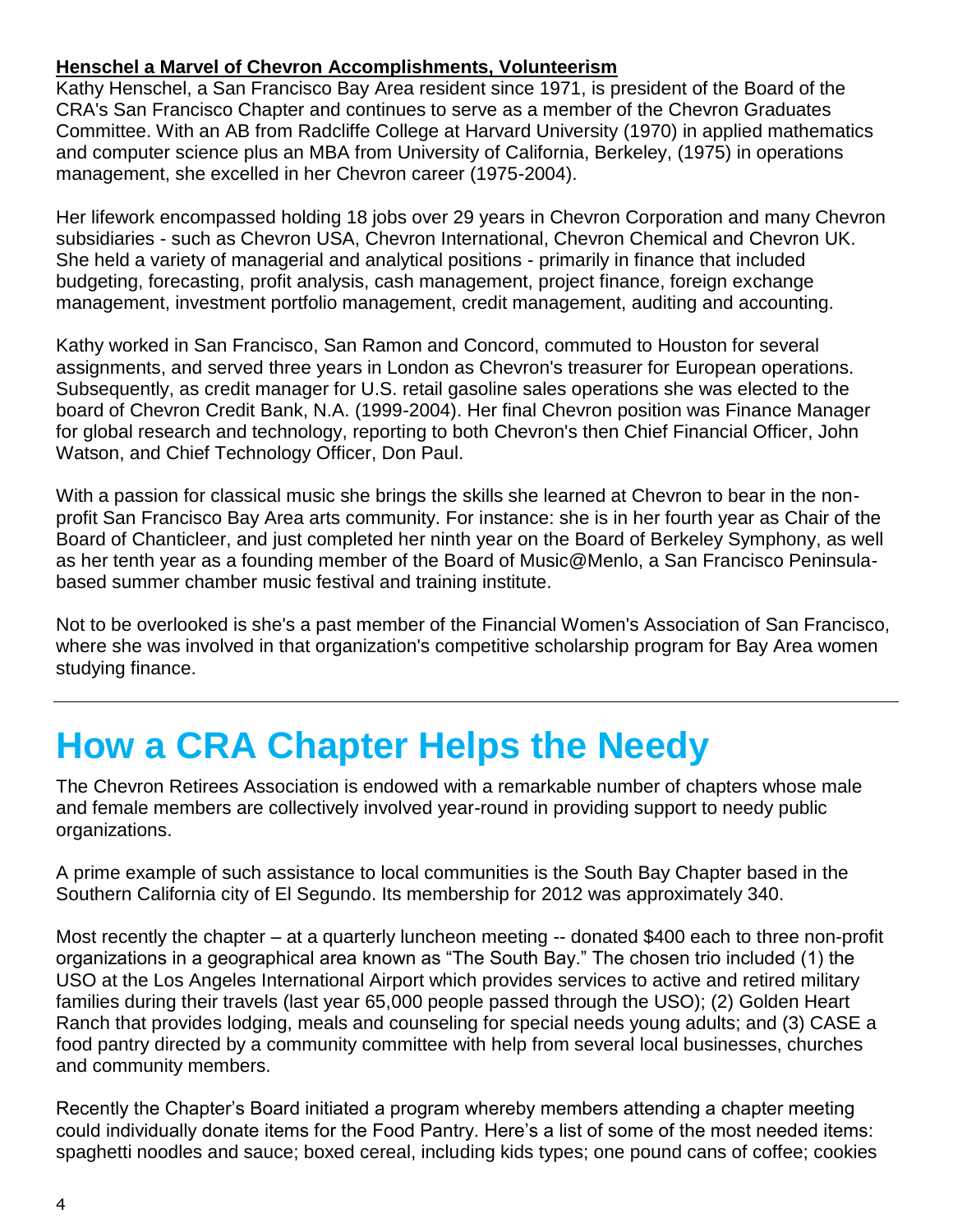and snack crackers; lunch-size fruit; pudding or Jell-O cups; mustard, mayonnaise, ketchup and fruitjuice boxes. Also toothpaste, laundry detergent (liquid), dishwashing detergent, shampoo and dish soap, paper towels and toilet paper. Excluded: out of date and canned food.

Chapter president Randy Albers says, "There is a table at each of our four general meetings for collection of food items. The Food Pantry serves over 35 working families who are struggling to live day by day." He personally takes the donations to the Pantry following chapter meetings, which are held adjacent to the El Segundo Refinery. As one example, last January Albers took 13 full bags to the Pantry.

Albers, by the way, is a second generation Chevroneer whose dad, Bob, and brother, Steve, also worked at the refinery. His son, Joshua, is a third generation who works at the refinery's effluent treatment plant.

"My almost 33 years with Chevron," says Albers, "were spent in the refinery. I hired into operations in 1977 at the LSFO." For 29 of those years he held several maintenance positions, was promoted to a supervisor in 1987, did a stint in engineering and returned to operations as a supervisor twice. He retired in June 2010.

Albers was a member of the planning team for the recent May 7-10 Annual Meeting on the 1,600 passenger cruise ship "Star Princess" that sailed from Los Angeles Harbor to Vancouver, British Columbia.

## **El Segundo Refinery Coke Drums Arrive from Spain**

To help ensure the ongoing operation of the El Segundo Refinery, Chevron is replacing six existing coke drums that are nearing the end of their productive lives. Functioning drums are a crucial component of the refinery which supplies more than 20 percent of the motor vehicle fuels used in Southern California and 40 percent of the jet fuel at Los Angeles International Airport.

Earlier this month six new drums arrived via a specially designed cargo ship from Spain in the Port of Los Angeles where they were offloaded and staged for transport to the refinery. Subsequently, the mammoth drums – 100 feet in length, 28 feet in diameter and weighing about 500,000 pounds each – were transported two at a time via a special barge across the harbor.





Next they were staged for transport

by a VERY large customized vehicle called a "California Dolly." Each dolly -- with 32 axles and 128 wheels -- assisted in moving the drums at night through four Southern California cities with the help of a truck in front and another in back for traction. The task took three weeks to reach the refinery. Once inside the refinery proper, the new drums will be put in place in 2014 by one of the world's largest cranes.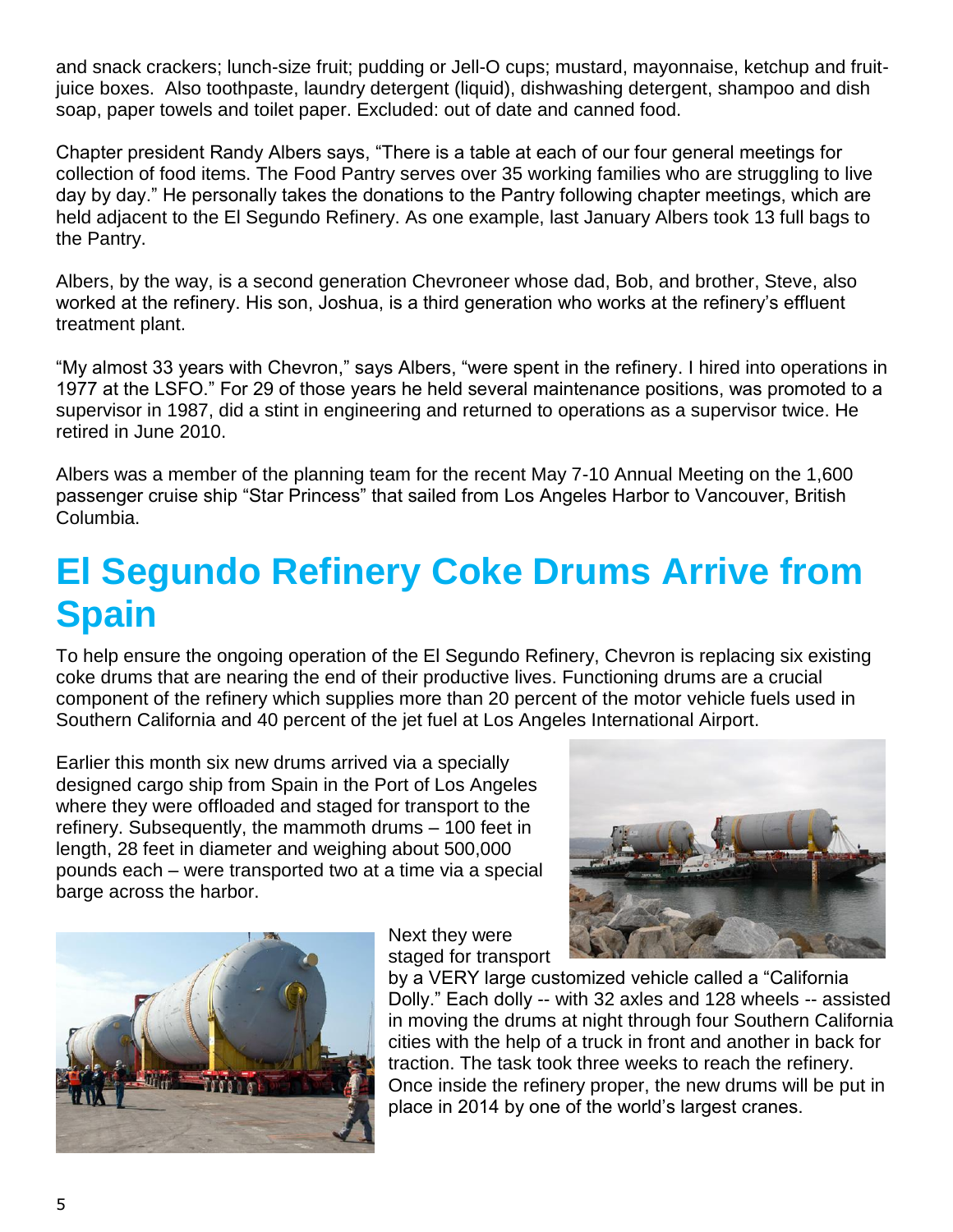# **CRA News Briefs 2013**

Attendees at the 2013 Annual Meeting approved the following sites and hosts for the next three Chevron Retiree Annual Meetings:

- The Tulsa Skelly-Getty-Texaco Chapter will host the 2014 CRA Meeting from May 17-19 in the  $\bullet$ Marriott Southern Hills Hotel in Tulsa, Oklahoma. That hotel had undergone a \$1.5-million renovation of meeting rooms and lobby in 2013 and its sleeping rooms were updated prior to that. The room rate will be \$84-plus and that fee is guaranteed for 3 days in advance and 3 days following the Annual Meeting. The Marriott provides free parking and a free shuttle from/to the Tulsa International Airport, which is approximately 30 minutes from town.
- An offsite reception and dinner on Sunday, May 18, will be at the Gilcrease Museum, which has the largest collection of Western Art in the USA. A Sunday spouse/guest gathering also is planned at the Philbrook Museum and Gardens built in the 1920s. Other plans, including a Monday tour and lunch, are being developed by the host committee.
- Here's some more history: Skelly, which was founded in 1919 and Warren Petroleum a little  $\bullet$ later, were both Chevron legacy companies. The city also has many other cultural features including ballet, opera and symphony companies, world class art museums and such added attractions as Route 66, nightlife, golf, gaming and fine restaurants.

Tulsa Planning Committee members are: John Anderson, Jim Clapp, Carolyn Hunt, Lee and Karen Johnson, Joanna Martin, Paul Neafus, Sue Piggott, Dee Roberts, Lynda Rowe, Howard Seigfried and Virginia White.

#### **Vancouver is next in 2015**

- The last time a Canadian area hosted the Annual Meeting was 2004 in Calgary, Alberta, which included an unexpected snowfall. That kind of weather greeting will not be repeated because the CRA's Annual Meeting will be held at a May date to be determined later at Vancouver, British Columbia. The 2015 host committee already is in the initial stages of investigating hotel venues that are located in the downtown core area close to the large international airport.
- The advantages of a downtown hotel are they provide access to shopping and are within walking distance of Vancouver's Sea Wall and its world-famous Stanley Park. To secure the best possible hotel pricing the core committee already is evaluating various dates including midweek.
- For a group visit to a prime offsite venue the host committee is considering the exceptional Vancouver Aquarium, which is located in Stanley Park. Many Chevron employees and retirees volunteer their services at the city's celebrated aquarium. Another option under consideration for an offsite venue is a dinner cruise. Chevron, by the way, has been a fixture in Western Canada for more than 75 years.

#### **Seattle is on the 2016 calendar**

Then there's the 2016 Annual Meeting site to be hosted by the ChevronTexaco Puget Sound Chapter. Many of its chapter members already are working on the early planning stages of their significant assignments. Other volunteers are expected to participate from the Portland, Tri-Cities and Anacortes chapters.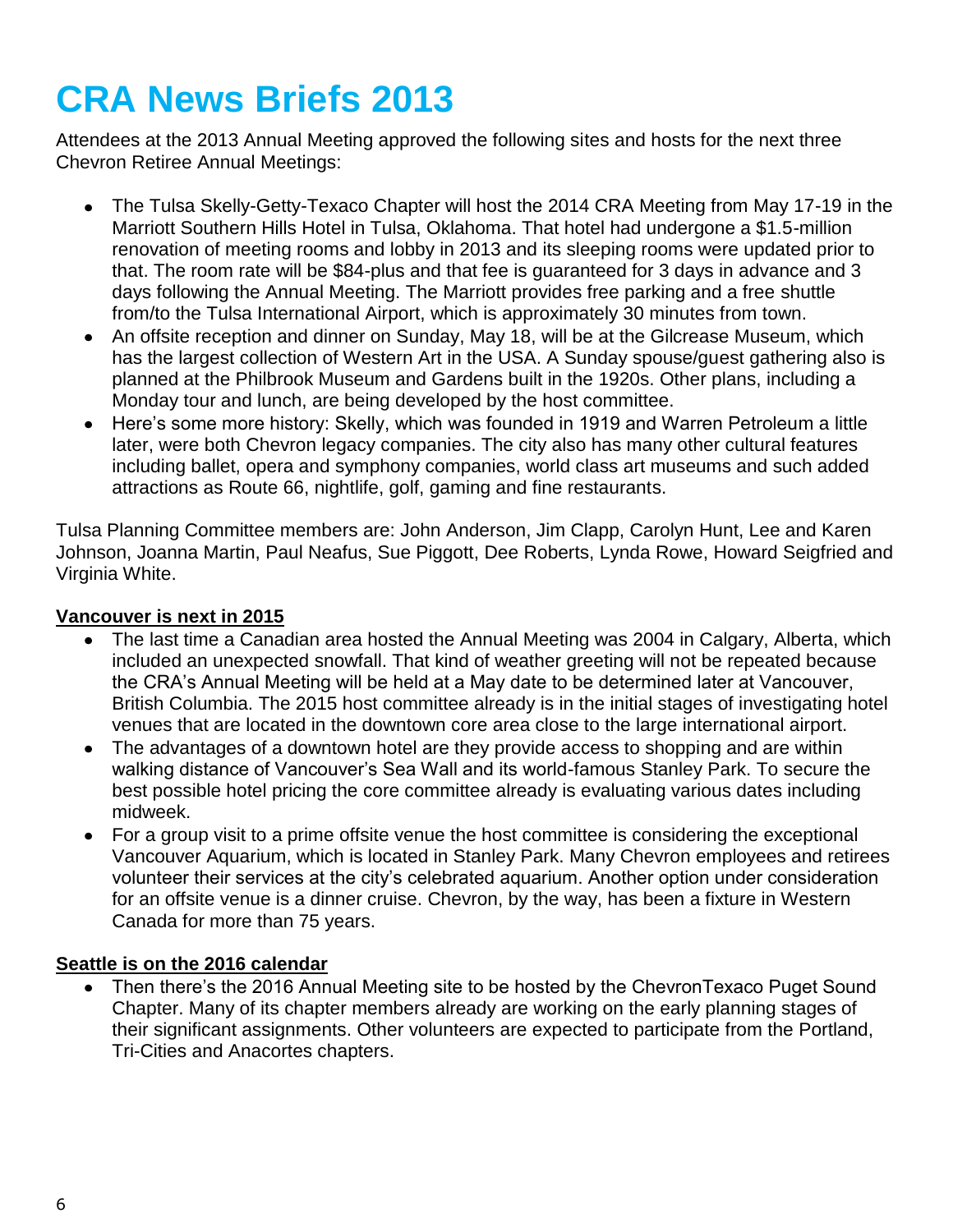### **Chevron speaker a big hit at Greater New Orleans Chapter Meeting**

"Our June luncheon was great and the presentation from Rebecca Pringle, who is the Chevron Human Resources Manager, was very informative," said Art Johnson, chapter president. In her talk Rebecca noted the many ways that Chevron is involved in the community, with many volunteer opportunities for both current employees and retirees.

Johnson added, "She also spoke about the 'Bridges' program, whereby retirees who have been away from Chevron for at least six months have the opportunity to enter a talent pool and be eligible to work for Chevron as a contractor. We all received copies of the Chevron Corporate Responsibility Report and the Social Investment Report."

#### **Chevron U.S.A. Inc. announces more construction in downtown Houston**

On July 3rd Chevron U.S.A. Inc. announced its proposed new plans in Houston for a 50-story, 1.7-million-square-foot office tower to accommodate its business growth and expanding workforce in the world's energy capital. Together with Chevron's two existing towers in downtown Houston the complex will comprise an urban campus with indoor and outdoor common areas, enhanced dining facilities, fitness center, training and conference facilities and additional parking. Chevron currently employs approximately 9,000 employees and contractors in Houston.



Of course the headquarters of Chevron Corporation, the parent company of Chevron U.S.A., will remain in California where they have been located for some 130 years.

### **A newly merged West Texas/New Mexico Chapter**

Fully completed is the merger of the Permian Basin (67 members) and West Tex/NM (105 members) chapters. Here's some history about the older Permian Basin Chapter. Following the Gulf-Chevron merger in the mid-1980s, the Chevron vice president of U.S. Production asked some of the Midland



(L to R) Roger Christopher, Bob Sundet, Sherry Wright, Kaye Horchler, W.A. Baker, Mike McLennan, Lon Pardue

retirees to establish a Chevron retiree chapter in the Permian Basin for both Gulf and Chevron retirees. The first meeting was held in 1986.

Now it's 27 years later and President WA Baker of the new West Texas/New Mexico Chapter reports that "We have already published our first newsletter and held our first combined evening dinner meeting." He adds, "With a chef preparing the meals, four times a year we will hold our meetings the first Thursday of the month at the 1st Presbyterian Church in Midland." Baker, who retired from Chevron in Midland, says the new chapter membership is comprised of retirees from Texaco 60 percent, Chevron/Gulf 30 percent and UNOCAL 10 percent

The other new chapter officers are Kaye Horchler, 1st vice president, and Sherry Wright, 2nd vice president. Horchler was the Permian Basin's acting chairperson.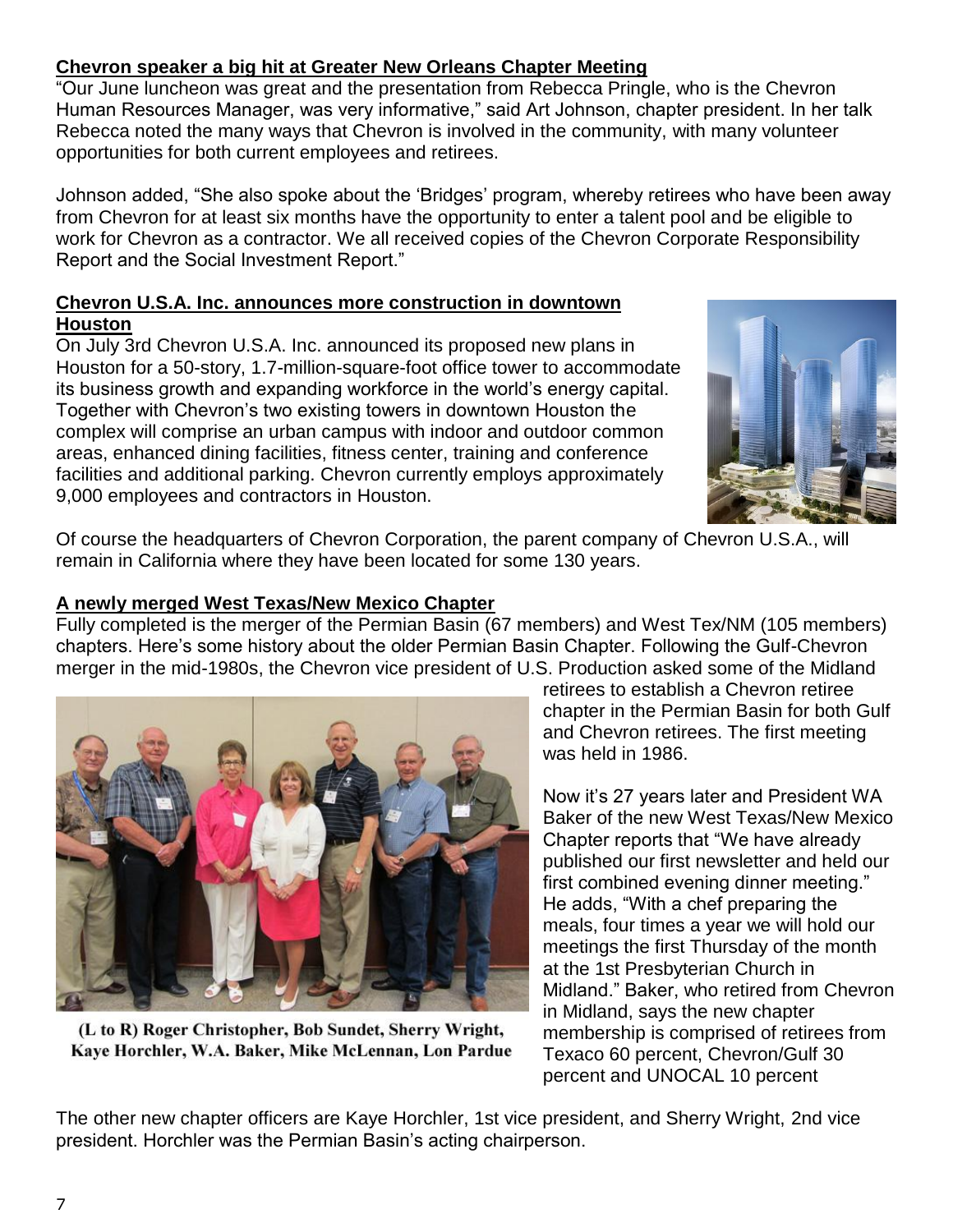One final note regarding the Permian Basin Chapter: Distribution of the remaining funds in the PBC treasury were donated as follows: \$1,000 to The Permian Basin Petroleum Museum, in honor of the many Gulf and Chevron employees who were instrumental in the establishment and operation of that museum; and the balance ("approximately \$1,000") was transferred to the new WT/NM Chapter.

# **A Tribute to Former President Elmer Williams**

The Chevron Retirees Association has been blessed for more than 42 years by an outstanding corps of presidents. Among the most forward-thinking, hard-working and respected CRA presidents (1992- 93) was Elmer Williams, who passed away at age 91 on June 17 in Laguna Niguel, California.

As a starter, Williams culminated his 36-year Company career in 1984 as Manager of Organization, Department on Organization. After retirement, he and wife, Lee, settled down in Belmont, Northern California with their eight children. Their family eventually included 19 grandchildren and two great grandchildren.

Among Williams' early CRA volunteer assignments was the Planning and Research Chairman in 1988-89 plus a director of the San Francisco Chapter. By 1990-91 he had advanced to Northern California/Hawaii Area Vice President and Resolutions Committee Chairman.

A year later he was elected 1992-93 Association President at the Philadelphia Annual Meeting. Upon accepting the position he told Encore "My close involvement in Association activities in the last eight years has made me keenly aware of the advantages of CRA membership. These include personal enjoyment and satisfaction, as well as the economic and other benefits realized by all members."

### **Hailed by many surviving presidents**

Vic Revenko, who was deeply saddened by Williams' passing, was impressed by Elmer's many accomplishments. Citing several of these he wrote that Elmer "Held many positions in the CRA prior to and following his year as president. But he is most remembered for initiating the Mid-Year Meetings, chairing



the first Introspection Study of the organization in 1996 to define our goal in light of probable changes in age and interests; and he was instrumental in establishing the Unaffiliated Area in 1997. Elmer was, until his health declined, our CRA historian. He always had the "good for CRA" first in his mind."

John Dewes, the 2001-03 president, recalls Elmer "as a mainstay of the Department on Organization Their job was to figure out how to organize the Company for improved efficiency and profitability. Elmer was the conscience of the CRA, keeping the organization on track, compiling records and statistics. He led a major organization study in the late 90s, started a Membership Committee and the Unaffiliated Area." John continued "Another aspect of his post-career is he served for many years as chairman of the Graduates Committee (sponsors of an annual Christmas luncheon in the Bay Area for 49 years and attended by the Chevron CEO almost every year)."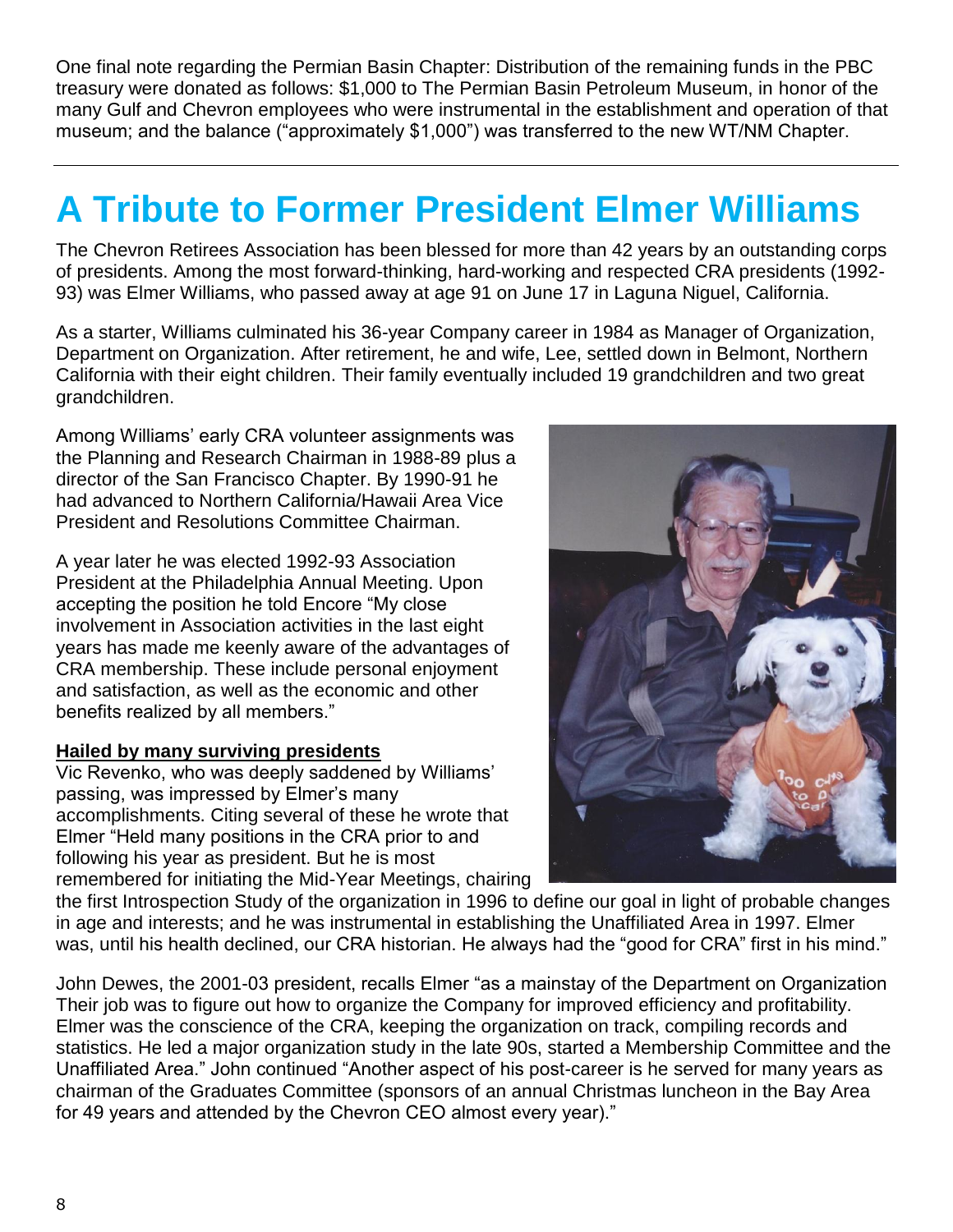Charlie Rhoads, the 2007-09 president, writes "I reviewed some of his (Williams') meticulous, comprehensive studies from the 80s on pension supplement issues. He was certainly a legend and CRA Hall of Fame member (if we had one). His contributions have earned him very special mention in our obituary."

#### **Completed 30-page major study**

Then there's Bob Olmstead, 2003-05 president. Regarding Elmer's accomplishments, he said "The last major study (the "Association Organization Review") of the CRA, which was chaired by Elmer Williams, was commissioned by Bill Mussman (CRA president 1995-97) in 1996. Members of the study team were past presidents Al Aldinger, Clyde Carter, Bill Mendenhall and Maury Nichols plus Roy Adams, Bob Bauer, Ray Dively, Frank Mize, Don Ostrom and myself."

The final 30-page report was submitted by Williams to Mussman in January 1997. That report indicated the Unaffiliated Area was conceived in 1992 and initiated in 1993. The Study also recommended that the organization's Membership activity become a project within the Planning & Research Committee."

Subsequently, in February 2001 Elmer presented the 8-page "Report on Association – History and Future" to the CRA."

### **More personal recognition for Elmer**

Jim Bateman cited that he and Elmer became good friends when they worked in different departments in San Francisco and Denver. At times they also were in close proximity -- Bateman in Employee Relations and Williams in O&CC. Several months after Bateman retired in 1992, he received a luncheon invitation from Williams – now the CRA president. Bateman says, "He asked me to assume the position of chair of the Benefits Committee. I remained the Benefits Chair six years – retiring when Don Ostrom was Association President.

"For those six years, and even later, I visited Elmer. He and Lee (his wife) lived in Belmont and we lived in San Carlos. The cities were next door and we discussed the CRA very frequently. Elmer always lived and breathed the CRA. He always wanted what was best for the CRA. He was a good friend, a good man and an excellent CRA president."

## **Benefits Corner** *By Al Horan, Chair, CRA Benefits Committee*

In this article I would like to address Chevron's Open Enrollment for 2014. I would also like to cover what we can expect under the Health Care Reform Act in 2014. Finally, I would like to leave with you a tip for handling drug charges related to a non-admission stay in a hospital.

#### **Our Chevron Benefits Plans**

Chevron will conduct Open Enrollment for 2014 for their Medical and Dental Plans between October 14th and October 25th. They expect to mail the Open Enrollment packages to retirees on or about



Al Horan, Benefits

October 4th. The package will contain a Retiree Newsletter, an Open Enrollment Worksheet, a Medicare Part D creditable coverage notice, and a Summary of Benefits & Coverage for Medicare participants. (Non-Medicare participants will be able to download their Summary from Chevron's benefits website – hr2.chevron.com - or they can request a copy by calling Chevron's Service Center at 1-888-825-5247.) The Summaries for non-Medicare retirees will comply with the required government format specified under the Health Care Reform Act. The format for Medicare retirees will be the same as last year since the Medicare plans are not required to use the standard format specified for non-Medicare Plans.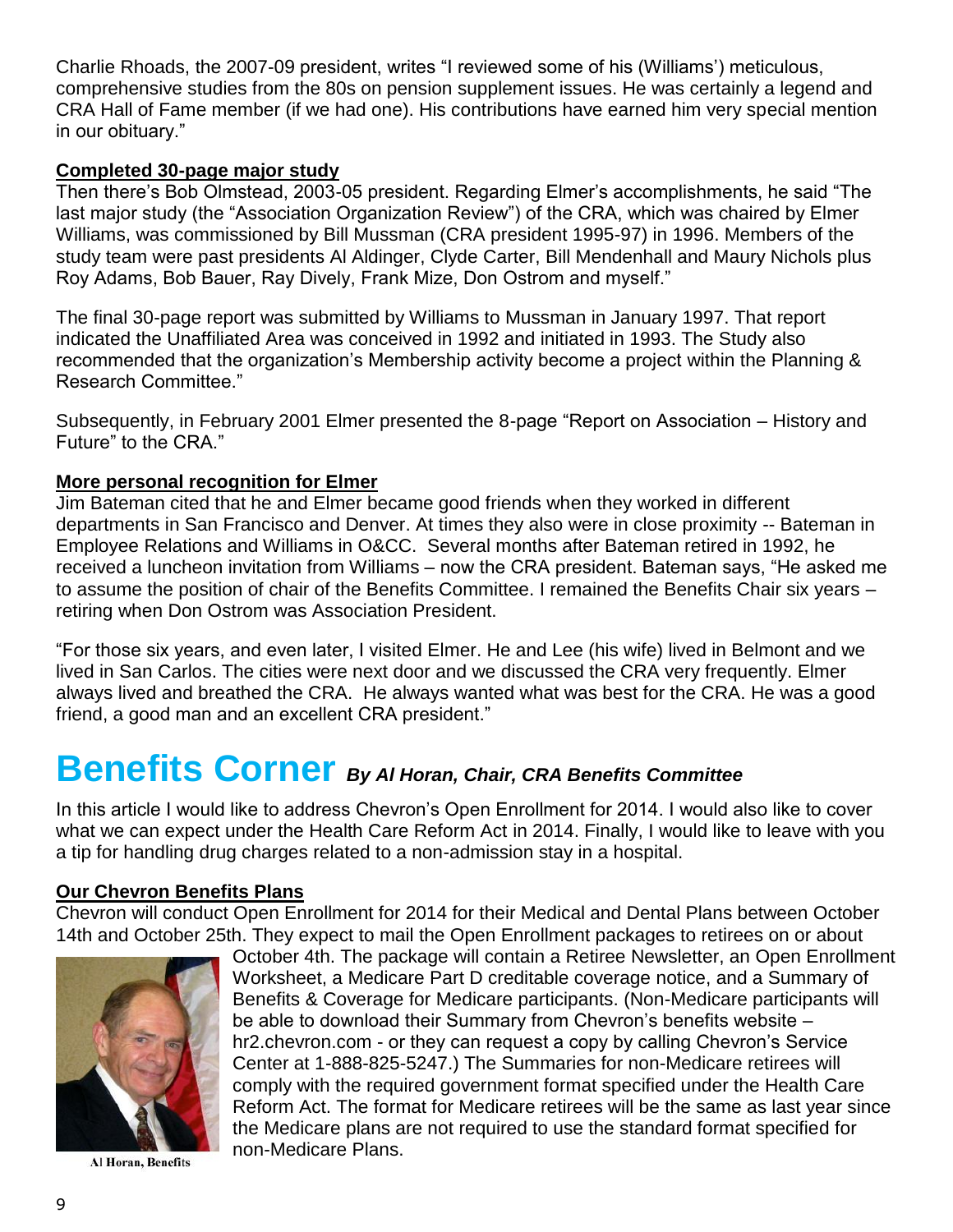Chevron also advised that they do not expect significant changes to the benefit provisions of the Plans nor do they expect any change in eligibility requirements to join a Chevron Plan. Further, at this time member contributions for 2014 have not been made available to us. However, we need to remember that member contributions are a function of claims experience and the Company's contribution. (Chevron's maximum annual increase in their contribution is 4%). Under the Health Care Reform Act, anyone who participates in a HMO plan may be eligible for a premium refund if the insurer does not spend 80% to 85% of premiums on the direct care of patients, including efforts to improve the quality of their health. Insurers are required to rebate excess premiums if they fail to meet these standards. This condition currently applies to pre-age 65 HMO participants and beginning in 2014 it will also apply to age 65 and older HMO participants. Chevron reported that none of their preage 65 HMO plans generated a refund for 2013. It should be noted that this provision of the Health Care Reform Act does not apply to Chevron's non-HMO Medical Plans because they are self-insured.

In deciding which Plan to join for 2014 you may wish to consider the following: (a) the state of each participant's health; (b) the amount of medical care you each received over the last 12 months; (c) any anticipated medical care each of you expect to receive in 2014; and (d) each participant's age since there is a greater chance of unexpected medical problems at advanced ages. In doing your review you may wish to consider that, to the extent you are eligible, Chevron's Medicare Plus Plan provides the maximum level of benefits for Medicare participants and Chevron's Option 1 Plan provides the maximum level of benefits for non-Medicare participants. (These two plans also have higher premiums than the other Chevron sponsored Medicare or PPO plan options.) Please note, Chevron mentioned that generally only about 10% of participants change their coverage. If you decide that you are satisfied with your existing coverage you will not need to do anything. You will be automatically reenrolled in the same Plan for 2014. Lastly, if you haven't already done so we strongly encourage you to make arrangements with Chevron's Service Center to have your monthly premiums automatically deducted from your bank account.

### **Government Benefit Plans**

As part of the Health Care Reform Act starting in October 2013 individuals will be able to purchase medical insurance with an effective date of January 1, 2014 through an Insurance Exchange. An Exchange will offer "one-stop shopping" to find and compare private health insurance options. Exchanges will exist at both the State level and the Federal level. However, if an Exchange exists in an individual's State of residency, they will be required to use the State Exchange if they wish to purchase coverage through an Exchange. If a State does not have an Exchange an individual may purchase health insurance through the Federal Exchange. The Federal Exchange is known as the Health Insurance Marketplace.

An individual will be able to purchase coverage through an Exchange provided they are not covered by Medicare. Exchanges will not be offering Medicare Supplemental Insurance coverage. Most Exchanges are expected to offer prototypical plans that fall into four categories: Bronze Plan, Silver Plan, Gold Plan and Platinum Plan. The type of coverage provided under these plans is expected to vary from an account-based health plan (ABHP) under a Bronze Plan and a Silver Plan, a PPO health plan under a Gold Plan and a HMO under a Platinum Plan. The ABHP models are expected to probably have high deductibles (e.g., \$3,000 and \$1,500, respectively), high out-of-pocket maximums (e.g., \$5,000 and \$4,500, respectively) and 20% coinsurance payments. The PPO model is expected to probably have a \$500 deductible, a \$2,500 out-of-pocket maximum and either a 20% coinsurance payment or a fixed copayment, e.g. \$25. Finally, the HMO model is expected to probably have a \$250 deductible, a \$2,250 out-of-pocket maximum and probably either a 10% coinsurance payment or a fixed copayment, e.g. \$10. (The benchmark plans will most likely vary by State.) Employer-sponsored plans must provide coverage at least equal to the Bronze Plan. Presently, almost all employer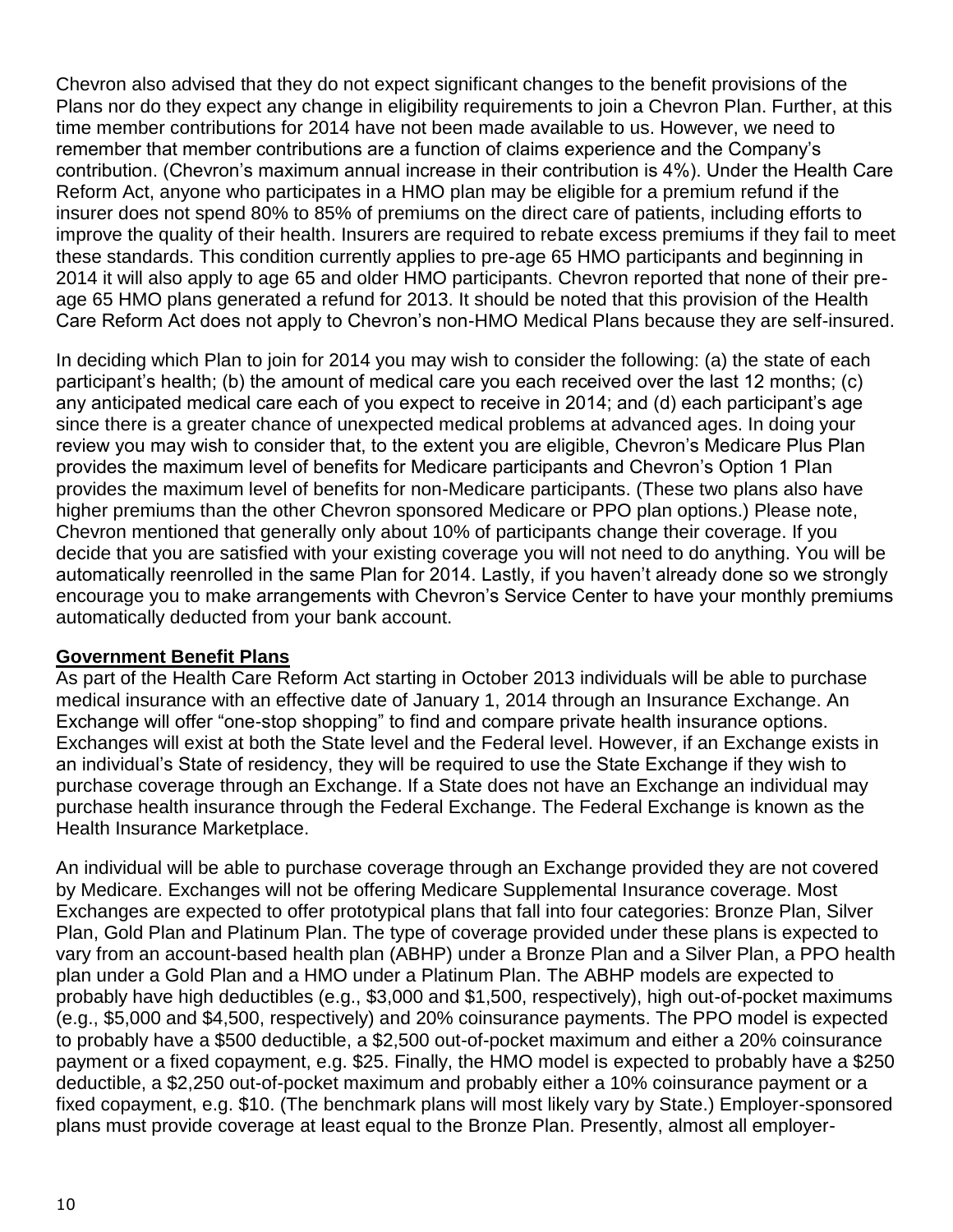sponsored plans exceed the minimum standard; and more than 90% of them offer plans that are equivalent to the Silver Plan, the Gold Plan or the Platinum Plan.

The premiums charged for health insurance purchased through an Exchange are expected to be very competitive. The premium for the most expensive age group will be limited to three times the premium for the least expensive group within a given plan. Most likely premiums for older people will be low. Also, premiums should not vary for personal claims history or health status. In addition, individuals with family incomes that are between 100% and 400% of the Federal Poverty Level may be eligible for sliding-scale tax credits that cap the premiums for a Silver Plan at 2% to 9.5% of family income. (Family income will be the estimated taxable income for the year in which application is made for insurance. Any difference in the estimated income and the actual income will be reflected in an adjustment to the tax credit that was previously granted.) The Federal Poverty Level annual income ranges from \$11,170 (100%) to \$44,680 (400%) for an individual; and \$15,103 (100%) to \$60,520 (400%) for a couple. Individuals who are eligible for government-sponsored programs such as Medicaid or CHIP are not entitled to a subsidy. Also, individuals who are eligible to join an employersponsored plan are not eligible to receive a government subsidy unless the plan does not provide health coverage at least equal to the Bronze Plan standard or the premium charged by the employersponsored plan for individual coverage exceeds 9.5% of the Federal Poverty Level for a single individual. Please note, irrespective of whether an individual qualifies for a tax credit, most employers (including Chevron) are not expected to contribute toward the cost of coverage that is purchased through an Exchange.

Beginning in 2014, individuals will be required to enroll in an employer-sponsored plan, if available, purchase health insurance through an Exchange or acquire coverage by other means. If they do not purchase health coverage they will be subject to paying an Individual Penalty under the Health Care Reform Act, unless they are otherwise exempt. Anyone who is covered by at least Part A (Hospital coverage) of Medicare satisfies the insurance mandate. The Individual Penalty is \$95 per uninsured person or 1% of household income over the filing threshold for 2014; \$235 per uninsured person or 2% of household income over the filing threshold for 2015; and \$695 per uninsured person or 2.5% of household income over the filing threshold for 2016 and beyond.

For Chevron non-Medicare retirees, an Exchange is an alternative way of purchasing health insurance for themselves and their eligible dependents. If coverage is purchased through an Exchange, Chevron will not contribute towards the cost of the insurance. Also, they may not cover their eligible dependents under a Chevron Plan while they are covered by another health insurance plan. However, they should be able to reenroll in a Chevron Plan during a future Open Enrollment period. Finally, if they should die while not covered by a Chevron Plan their dependents will not be able to rejoin a Chevron Plan in the future.

For information about the availability of health insurance through an Exchange, please phone the Health Insurance Marketplace. Their phone number is 1-800-318-2596 and they may be reached 24/7. Assistance may also be obtained from a Navigator who will be an individual or organization that will be available to help individuals determine which health insurance coverage will best satisfy their needs. Navigators will be sanctioned by the Federal and State government agencies, e.g. State Insurance Departments in collaboration with Insurance Exchanges. No further information about Navigators is available at this time.

#### **Non-Admission Stay in a Hospital**

It recently came to my attention that sometimes hospitals will hold a patient for observation over an extended period without admitting them as an inpatient. This type of situation typically occurs when an individual is seen by a hospital's emergency room. Since the period of observation can be lengthy it sometimes becomes necessary for the hospital to administer routine prescription medications that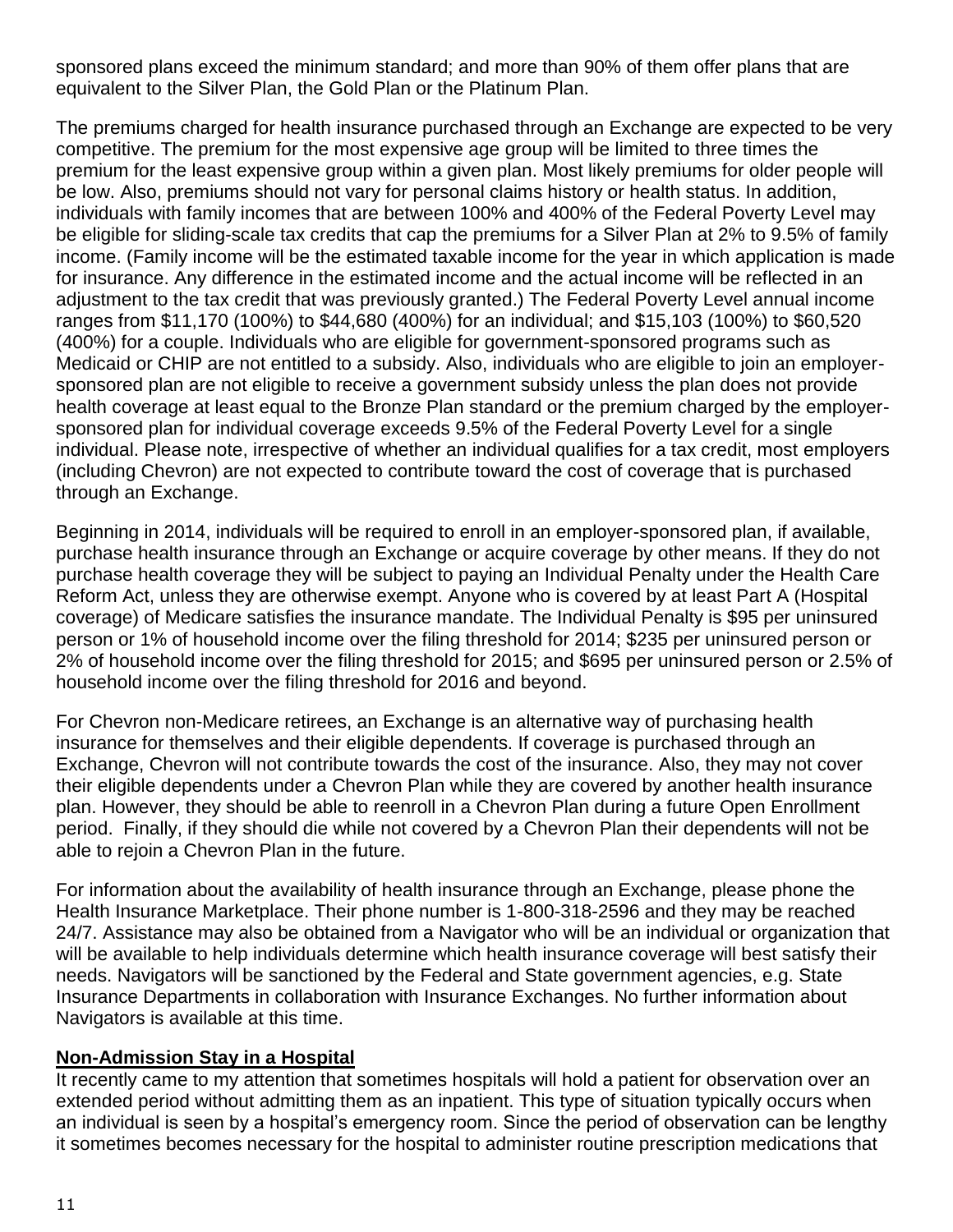are taken by the patient. Typically, these medications are not be directly related to treating the medical emergency.

The cost of the routine prescription medications is generally billed separately by a hospital. Medicare and Supplemental Medicare coverage will cover the cost of the emergency room care, but they will not automatically cover the cost of the routine medications since the individual was not admitted to the hospital. Generally, the patient is billed separately for the cost of the routine prescription medications.

It is the responsibility of the patient to pay the hospital for the cost of the routine prescription medications. However, since the medications relate to out-patient care, the patient should seek reimbursement from the provider of their Prescription Drug coverage under Part D of Medicare. In the case of Chevron's non-HMO Plans the provider is Express Scripts. Their phone number is 1-800-935- 6215 and they are available 24/7.

If you have any questions please let me know.

ATTENTION RETIREES: Please note that Encore editor Walt Roessing has made a change in his business mailing address.

So from this date forward send any and all chapter newsletters plus any suggestions for articles in Encore to:

WALTER ROESSING PO BOX 927240 SAN DIEGO, CA 92192-7240

| <b>ENCORE EDITOR:</b> |  |
|-----------------------|--|
| <b>Walt Roessing</b>  |  |
| wlroessing@cs.com     |  |
| 858.597.1777          |  |

COMMUNICATIONS CHAIR: Frank Coe [fcoe@usa.net](mailto:fcoe@usa.net) 281.565.9813

The Chevron Retirees Association is not a subsidiary of Chevron Corporation but an independent organization of retired employees of Chevron or its predecessor companies.

© 2013 Chevron Retirees Association. All Rights Reserved.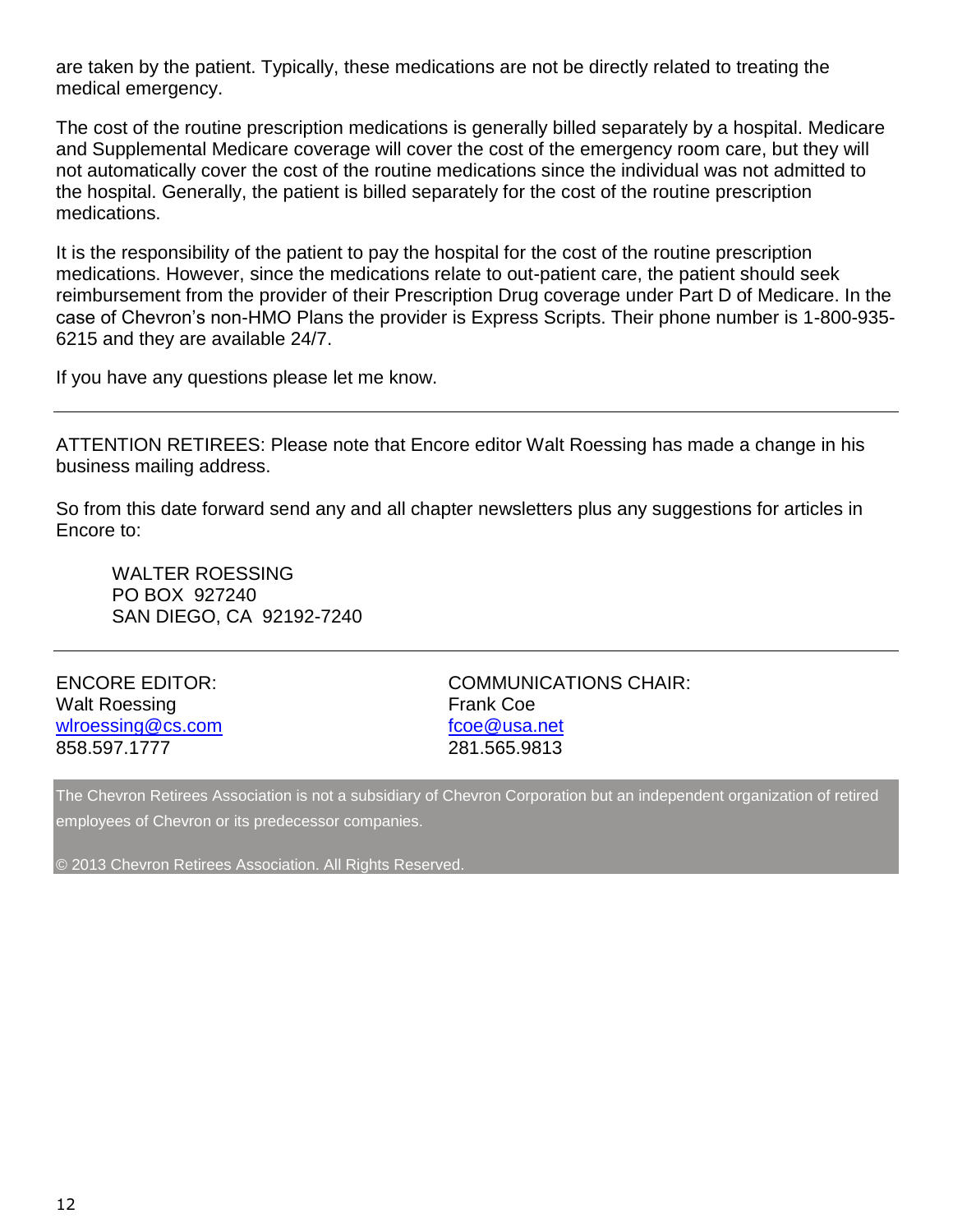#### Encore In Memoriam: **April-June 2013**

*As reported by Chevron during this period*

#### **Amoseas**

Allen, W Dean, Ret. 1995

#### **Caltex**

Crawford, Richard J, Ret. 1991 Lindsay, Herman , Ret. 2000 Sanders, John W, Ret. 1978

#### **Chevron**

Alvis, Gloria D, Ret. 1991 Aricer, Lawrence H, Ret. 1996 Arnot, Donald P, Ret. 1992 Averell, Helen M, Ret. 2013 Bader, Willard R, Ret. 1975 Barrington, David L, Ret. 2004 Bartholomew, C E , Ret. 1995 Beaton, William E, Ret. 1977 Benson, Dale B, Ret. 1985 Bosworth, R C, Ret. 1986 Boudreaux, DJ , Ret. 1992 Bousfield, J C, Ret. 1981 Bowens, Jr, Boyd , Ret. 2005 Bruzzone, Thomas E, Ret. 2001 Buchanan, Jr, James A, Ret. 1986 Buffington, R , Ret. 1986 Burke, Harry W, Ret. 1989 Burmaster, John A, Ret. 1983 Burt, G W, Ret. 1987 Carlson, Arthur W, Ret. 1974 Clausen, Robert A., Ret. 1999 Clingan, William W, Ret. 1986 Copeland, J R, Ret. 1986 Copperud, Richard P, Ret. 1985 Covington, Walter R, Ret. 1996 Crockett, David W, Ret. 1988 Daniel, II, Robert L, Ret. 2000 Darnell, Harry J, Ret. 1986 Dearing, G H, Ret. 1989 Declines, Rodilyn R, Ret. 2008 Dipietro, James C, Ret. 1997 Dobos, E L, Ret. 1984 Duffy, Francis J, Ret. 1981 Dunkley, Don W, Ret. 1988 Durand, Clifford J, Ret. 1977 Edge, Juanita L, Ret. 1986 Elliott, E A , Ret. 1995 Estes, Chrystelle S, Ret. 1971 Fitzpatrick, James L, Ret. 1986 Fitzsimmons, James C, Ret. 1976 Fontana, Beppino J, Ret. 1981 Francis, Robert M, Ret. 1974 Franck, Ralph E, Ret. 1990 Frechin, G E, Ret. 1986 Galloway, Mary Jane , Ret. 2004 Gardner, Arthur H, Ret. 1972 Garrett, Carolyn J, Ret. 2004 Gilman, B R, Ret. 1986 Greenwood, Norman , Ret. 1992 Hall, James M, Ret. 1984 Haney, Beverly O, Ret. 1992 Hardin, William E, Ret. 1992 Hartman, G L, Ret. 1991 Henry, James W, Ret. 2012 Herriott, Dorothea D, Ret. 1978 Hight, Jr, Edmond H, Ret. 1985

Hiltabrand, George F, Ret. 1985 Hodges, Michael A, Ret. 1998 Hoff, J B, Ret. 1983 Hood, Paula J, Ret. 1999 Hornby, Edward E, Ret. 1994 Howard, William H, Ret. 1991 Hoyt, H A, Ret. 1986 Hubbell, Kenneth B, Ret. 1986 Hughson, Ronald L, Ret. 1985 Huillade, Maurice G, Ret. 1986 Huppi, Rodney G, Ret. 1988 Hyatt, Jr, Harvey N, Ret. 1982 Jewett, Eugene C, Ret. 1980 Johnson, Alfred S, Ret. 1992 Jones, Danny W, Ret. 1985 Jorgenson, Mary E, Ret. 1990 Karren, Karl D, Ret. 1991 Kasley, John A, Ret. 2004 Kibodeaux, A J , Ret. 1997 Kinsman, Frederick W, Ret. 1981 Kravet, Jr, Edmund H, Ret. 1986 Kusano, Minoru , Ret. 1985 Ladner, J D, Ret. 1992 Lawler, Maurice B, Ret. 1985 Levorsen, Robert I, Ret. 1984 Lo, Donald , Ret. 1998 Loper, D R , Ret. 1985 Lozier, Richard W, Ret. 2007 Lynch, Hubert A, Ret. 1986 Mabutas, Sindolfo B, Ret. 1997 Maddox, Nixon B, Ret. 1984 Madrick, Albert J, Ret. 1972 Martinez, L , Ret. 1982 McEvers, E J , Ret. 1986 McFarlane, Donald G, Ret. 1989 McRae, John C, Ret. 1985 Medford, O C , Ret. 1985 Mollenkamp, Irene M, Ret. 1978 Money, M H , Ret. 1986 Moore II, Ronald A, Ret. 1999 Morrison, R , Ret. 1985 Mort, Ronald C, Ret. 1986 Nash, Guy E, Ret. 1986 Neyenhuis, Henry , Ret. 1980 Obryan, Charles W, Ret. 1986 Oliver, Irene R, Ret. 1986 Olsen, Joseph K, Ret. 1978 Paxson, G A , Ret. 1986 Peixoto, Jr, Frank S, Ret. 1992 Peppe, Jr, J J, Ret. 1981 Perry, J D, Ret. 1984 Peterman, Clarence E, Ret. 1986 Potter, Robert K, Ret. 1999 Powers, E D , Ret. 1989 Reid, Douglas C, Ret. 1986 Reno, George J, Ret. 1973 Rohan, George B, Ret. 1982 Roldan, Charles R, Ret. 2004 Rose, Stanford L, Ret. 1974 Rosman, A , Ret. 1990 Royal, Homer O, Ret. 1992 Schaefer, Charles P, Ret. 1999 Schoonover, K L, Ret. 1986 Scoville, Leroy J, Ret. 1979 Severson, Keith B, Ret. 1990

Sharpless, Leslie H, Ret. 1992 Sloan, Jr, William O, Ret. 1990 Smallen, Melvin M, Ret. 1980 Smith, Lela M, Ret. 1993 Smith, Opal A, Ret. 1971 Smotony, Garland L, Ret. 1977 Souder, Frank F, Ret. 1992 Spears, Frankie L, Ret. 2013 Stelzner, Thomas L, Ret. 1985 Steward, Richard L, Ret. 1990 Strother, I J, Ret. 1983 Thomas, Wendell H, Ret. 1991 Thompson, William C, Ret. 1994 Uhlig, Harold B, Ret. 1984 Vorbach, R G , Ret. 1982 Waldburger, Joseph C, Ret. 1985 Ward, D K, Ret. 1992 Whitman, Jr, Adam B, Ret. 1984 Wicke, George M, Ret. 1982 Widdows, M W , Ret. 1984 Williams, Elmer B, Ret. 1984 Wilson, C W, Ret. 1984 Windsor, Ralph A, Ret. 1990 Winters, Lewis C, Ret. 2000 Womack, II, Irving F, Ret. 1998 Woody, Robert F, Ret. 1984

#### **Getty**

Allen, Earl R, Ret. 1986 Bierne, Robert T, Ret. 1988 Broussard, Paul M, Ret. 1994 Brown, Harold E, Ret. 1983 Calame, Charles L, Ret. 1999 Cassell, Edwin H, Ret. 1994 Everett, Anna K, Ret. 2012 George, Robert P, Ret. 1999 Gragg, Jimmie W, Ret. 1989 Henry, Kimble C, Ret. 1995 Hight, Travis L, Ret. 1993 Hoffmann, Frank J, Ret. 1991 Jarrett, Walter B, Ret. 1985 Jinks, Starley J, Ret. 1984 Leeman, William R, Ret. 1985 Lloyd, James L, Ret. 1988 Marshall, Rena L, Ret. 1997 Materi, Donald J, Ret. 1992 McClenny, Robert D, Ret. 1999 McCracken, James D, Ret. 1985 Moore, Fred H, Ret. 1983 Muench, Rueben L, Ret. 1982 Newhouse, James C, Ret. 1983 Peretti, Frank L, Ret. 2003 Phillips, Howard L, Ret. 1989 Pilcher, John H, Ret. 1990 Prichard, Jack C, Ret. 1989 Robson, John W, Ret. 1988 Ross, Jimmie E, Ret. 1990 Shannon, Dorothy N, Ret. 1985 Shellman, Abner H, Ret. 1997 Southerland, William C, Ret. 1991 Vance, Gordon J, Ret. 1980 West, Sharon L, Ret. 1995 Willhite, Mary C, Ret. 1992 Winborne, Jake W, Ret. 1984 Worrell, Lloyd E, Ret. 1981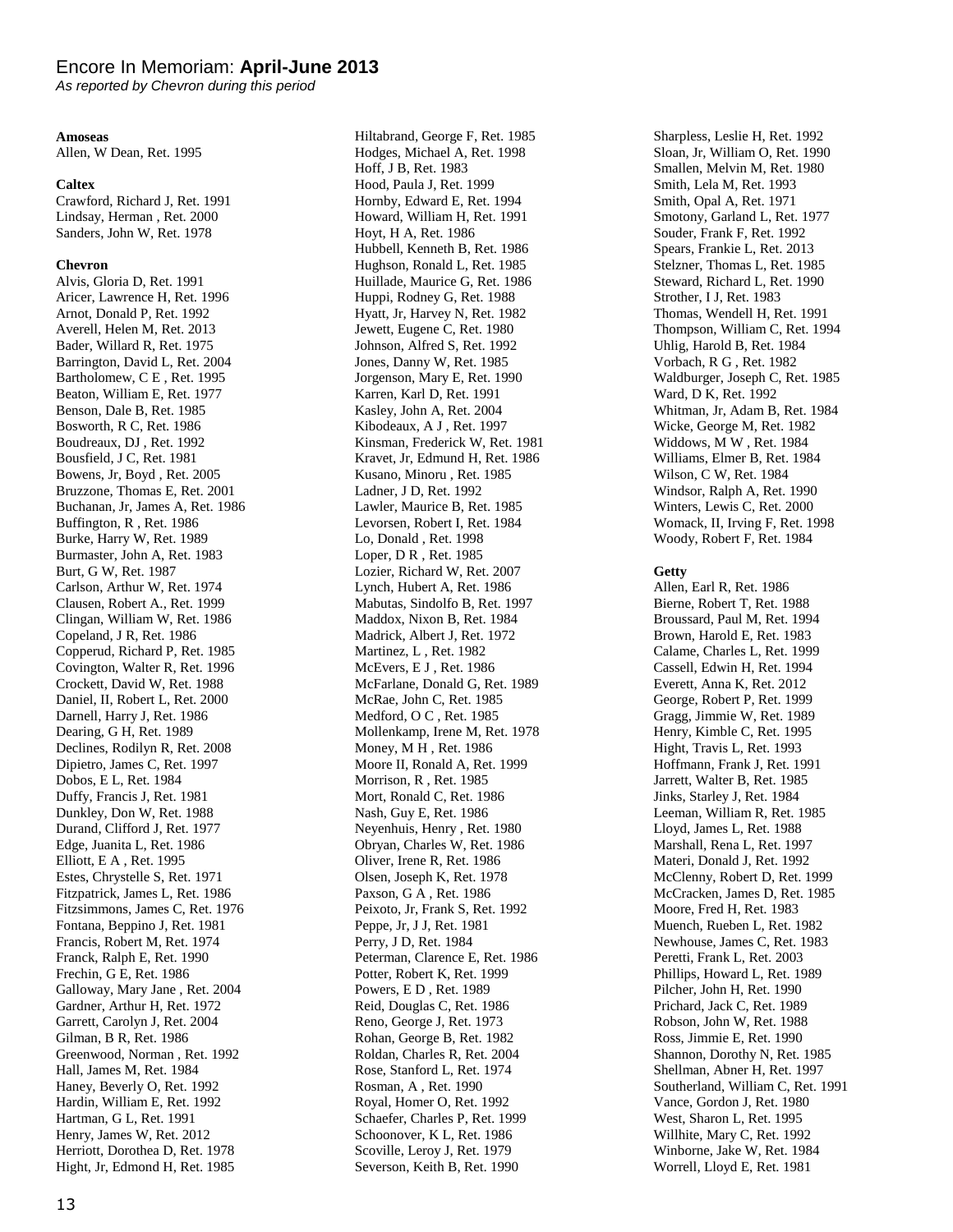#### **Gulf**

Ahrens, Dorris A, Ret. 1994 Allen, Herbert E, Ret. 1986 Altstatt, Maurie F, Ret. 1983 Angelacci, Anita L, Ret. 1985 Ashwill, Melvin L, Ret. 1982 Bailiff, John P, Ret. 1986 Baker, William A, Ret. 1985 Barton, Jr, Emory Y, Ret. 1971 Beagle, William H, Ret. 1986 Begay, Tom Y, Ret. 1994 Begay, Larry J, Ret. 1994 Bell, Gerald B, Ret. 1986 Bleier, George , Ret. 1973 Bond, Jack N, Ret. 1983 Brannam, Ava T, Ret. 1985 Breneman, David G, Ret. 2002 Broome, Shirley L, Ret. 1992 Buckley, Maurice , Ret. 1981 Buras, Leighton J, Ret. 2004 Buzzard, Harry E, Ret. 1985 Chambers, Edward T, Ret. 1985 Coble, Martin J, Ret. 1979 Cogley, Alan L, Ret. 1993 Comeaux, Homer J, Ret. 1985 Consbruck, Harold E, Ret. 1984 Cox, Shirley D, Ret. 1985 Crain, Harlin C, Ret. 1989 Crawford, Jr, Squire , Ret. 1989 Cuccia, Nicholas , Ret. 1984 Cvitanovich, John , Ret. 1991 Davis, Harold , Ret. 1980 Deitz, Jr, Howard J, Ret. 1983 Dombrosky, Dean , Ret. 1986 Domingue, James D, Ret. 1989 Dugas, Claiborne T, Ret. 1989 Dwyer, Sudie , Ret. 1980 Ehrlinger, Alfred H, Ret. 1981 Eise, Warren J, Ret. 1985 Francis, Alfred J, Ret. 1975 Fuhrman, James F, Ret. 1982 Generes, William C, Ret. 1990 Gholson, James C, Ret. 1982 Gibb, David L, Ret. 1986 Gillis, A H , Ret. 1970 Grandstaff, Aubrey E, Ret. 1976 Greer, Charles E, Ret. 1978 Guilbeau, Jr, Charles , Ret. 1975 Gumbert, Harold F, Ret. 1982 Haines, Joseph R, Ret. 1994 Hampton, Raymond C, Ret. 1983 Haraksin, Andrew A, Ret. 1983 Hardwick, Thomas J, Ret. 1983 Harris, Everett E, Ret. 1986 Hartle, John A, Ret. 1994 Heath, Samuel , Ret. 1985 Hennes, Jr, Freddie J, Ret. 1983 Hilborn, Charles G, Ret. 1973 Hillgartner, Henry R, Ret. 1982 Hollingsworth, Milford , Ret. 1971 Hudson, Charles R, Ret. 1985 Hughes, Jesse T, Ret. 1984 Jackson, Conway , Ret. 1983 Jannelli, Francis G, Ret. 1992 Jones, June A, Ret. 1985 Justice, Earl C, Ret. 2001 Keistler, Roland D, Ret. 1978

Kelly, John T, Ret. 1983 Kent, Harlan E, Ret. 1985 Kibby, Charles L, Ret. 2010 Koester, Fred O, Ret. 1975 Kredensor, Donald , Ret. 1985 Langford, Robert A, Ret. 1982 Lee, Robert C, Ret. 1985 Lehnert, Robert J, Ret. 1983 Letterio, Jr, Emidio , Ret. 1985 Mahfouz, Billy J, Ret. 1989 McDonald, James H, Ret. 1983 McKenna, Robert A, Ret. 1983 McKenna, Winona F, Ret. 1983 Meredith, Roy G, Ret. 1996 Miguez, Robert B, Ret. 1984 Miller, Clinton P, Ret. 1986 Nate, Shurel D, Ret. 1985 Noble, Raymond C, Ret. 1979 Ochs, Robert F, Ret. 1986 Oliverson, James J, Ret. 1982 Olson, Paul A, Ret. 1986 Pharaoh, Steve V, Ret. 1991 Phillips, Jr, John T, Ret. 1994 Philmon, Jesse F, Ret. 1992 Poole, Henry W, Ret. 1983 Priest, Jack M, Ret. 1992 Purvis, Sr, Robert C, Ret. 1982 Puscas, George , Ret. 1988 Redick, James H, Ret. 1977 Richard, Jr, Layson L, Ret. 1997 Rieansnider, Robert C, Ret. 1991 Ringh, Magdalene D, Ret. 1985 Rojas, Sofia , Ret. 1978 Sabo, Rachel C, Ret. 2002 Scheline, Donald C, Ret. 1982 Smith, Mary A, Ret. 1995 Snee, William H, Ret. 1989 Soliz, Hector S, Ret. 1996 Spause, Gerald R, Ret. 1990 Stacy, Mavis W, Ret. 1974 Stevens, R Maxine, Ret. 1983 Stuart, Roy J, Ret. 1983 Thomann, Jr, Erwin L, Ret. 1992 Thompson, Dorothy J, Ret. 1991 Tipton, C. Aileen, Ret. 1979 Van, Dyke James, Ret. 1973 Vinante, Carl J, Ret. 1983 Watson, Willard G, Ret. 1983 Weiler, Alfred C, Ret. 1991 Werner, Wilbert P, Ret. 1978 White, Richard W, Ret. 1983 White, Dorsel C, Ret. 1985 Williams, Edwin A, Ret. 1981 Williams, John R, Ret. 1982 Wright, Richard A, Ret. 1986

#### **MolyCorp**

Tarman, Leonard Y, Ret. 1992

#### **Tenneco**

(No deaths reported)

#### **Texaco**

Abeyta, Mario A, Ret. 2003 Alexander, Gary L, Ret. 1998 Andrepontm Jr, Milton J, Ret. 1996 Arkell, Alfred , Ret. 1982 Babbitt, Robert E, Ret. 1989 Baker, Jr, Paul E, Ret. 1987

Baker, Jr, Robert , Ret. 1983 Barton, Ray A, Ret. 2002 Beach, Fred E, Ret. 1986 Beeson, Robert L, Ret. 1989 Bent, Marco , Ret. 1997 Berry, James R, Ret. 1987 Bodkin, William R, Ret. 1989 Bolden, James R, Ret. 1994 Bramson, Leroy L, Ret. 1982 Burson, Donald W, Ret. 1991 Callaway, Leo A, Ret. 1991 Chance, James D, Ret. 1994 Chaya, Henry J, Ret. 1985 Chinderle, Jr, Jacob A, Ret. 1979 Civello, Marianne S, Ret. 1994 Claude, George E, Ret. 1981 Clausen, Donald J, Ret. 1999 Cross, Jerry N, Ret. 1994 Curtis, Lucille M, Ret. 1986 Davis, Dorothy H, Ret. 1979 Davison, Wesley A, Ret. 1979 Derouen, Ray J, Ret. 1987 Dichiara, Mary Ann, Ret. 1986 Dixon, Lonnie C, Ret. 1999 Dobson, Willie J, Ret. 1977 Driscoll, John A, Ret. 1979 Dryden, Jack C, Ret. 1988 Duane, Donald A, Ret. 1993 Fivecoate, Virgil W, Ret. 1989 Fletcher, David E, Ret. 1985 Gatson, Adam , Ret. 1981 Gaumond, Jean P, Ret. 1986 Gay, Wayne M, Ret. 1982 Georgakakos, Athena , Ret. 1985 Gilmour, William E, Ret. 1976 Goodlander, Oliver L, Ret. 1983 Goudeau, Wallace D, Ret. 1984 Grant, Cleo S, Ret. 1990 Hansen, Donald N, Ret. 2002 Harris, James I, Ret. 1992 Hart, Grady J, Ret. 1993 Heflin, Irwin E, Ret. 1987 Herrington, Arthur R, Ret. 1990 Hill, Donald B, Ret. 1994 Hutchinson, Leon J, Ret. 1987 Huval, Bobbye , Ret. 1978 Isaacs, Harvey G, Ret. 1998 Jackson, Donald J, Ret. 1991 Jerz, Lawrence R, Ret. 2001 Joseph, Warren , Ret. 1994 Jukes, Harry J, Ret. 1986 Kosack, Richard J, Ret. 2002 Kovatch, Kenneth M, Ret. 2002 Lackey, William S, Ret. 1987 Lacy, Victor A, Ret. 1986 Lamorey, William C, Ret. 1971 Larson, Gordon F, Ret. 1978 Leblanc, John R, Ret. 1981 Lee, Mary , Ret. 1980 Liles, Burton F, Ret. 1989 Lindberg, Weldon , Ret. 1994 Lomas, Manuel , Ret. 2002 Long, Jerry D, Ret. 197 7 Lyons, Clifford L, Ret. 1985 Mai, Paul R, Ret. 1981 Mainard, Robert H, Ret. 1982 Mayard, Paul L, Ret. 1993 McDonough, John E, Ret. 1994 McGill, Frank E, Ret. 1989